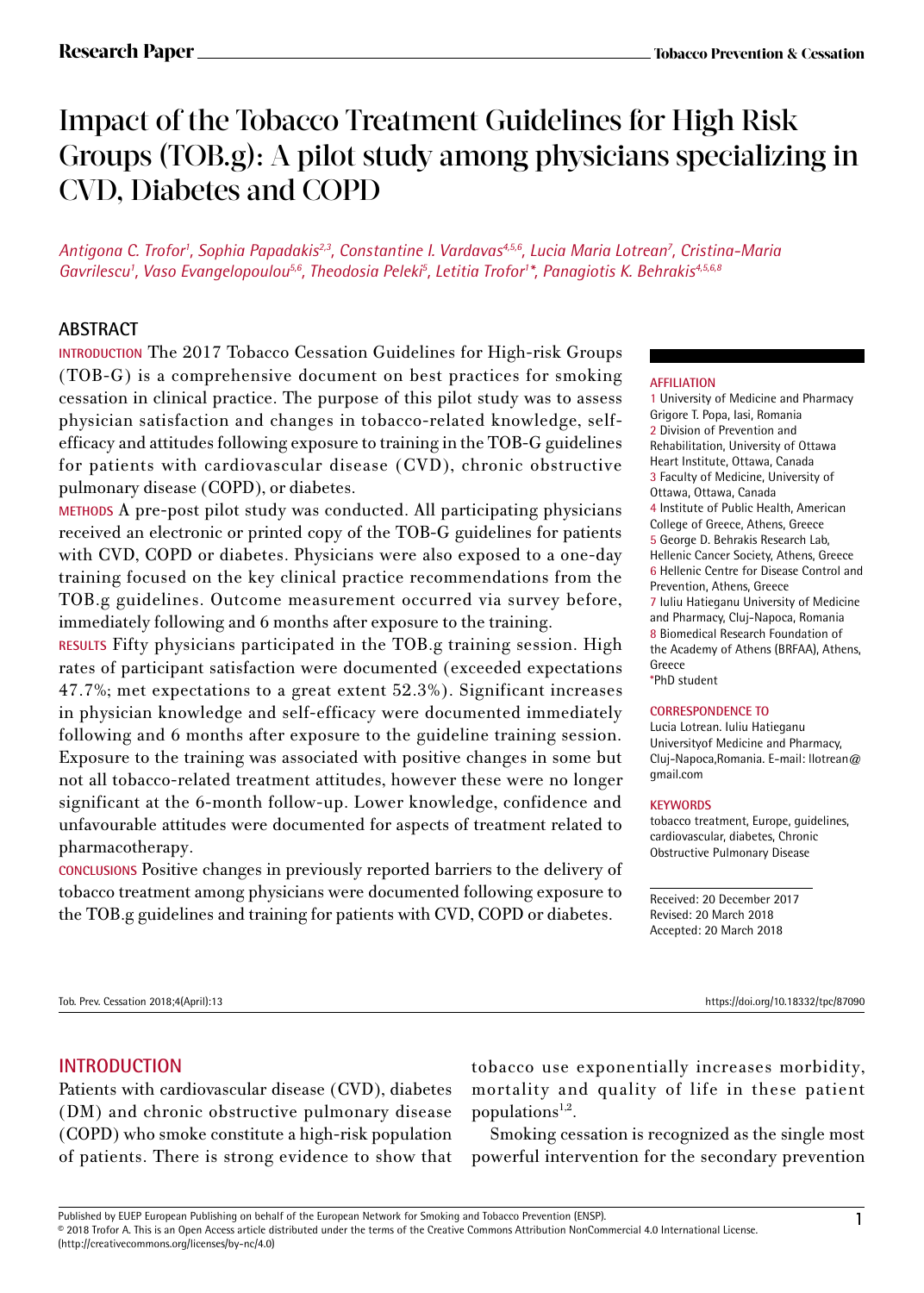of CVD, COPD, and this could be argued for patients with Type II Diabetes $2-4$ . Smoking cessation produces a significant reduction in the progression of existing disease, reduces hospital re-admissions, improves response to therapy, and results in lower morbidity and all-cause mortality<sup>2,3,5-7</sup>. Given this, smoking cessation should be a key priority for the secondary prevention of these chronic diseases and should be treated with the same rigour as other major risk factors<sup>1</sup>. Providers have identified a lack of knowledge/confidence as a major barrier to the delivery of tobacco dependence treatment to patients<sup>8-10</sup>.

The Tobacco Cessation Guidelines for High-risk Groups (TOB.g) were developed by a scientific panel of experts in order to inform clinical practice of tobacco dependence treatment among five high-risk patient populations including: adolescents, pregnant women, patients with cardiovascular disease (CVD), chronic obstructive pulmonary disease  $(COPD)$ , and diabetes<sup>1,12</sup>. The guidelines review pathophysiology and evidence related to tobacco's effects on disease course and treatment strategies for each of the high-risk patient populations and presents clinical practice recommendations. The GRADE evidence grading system has been used to rate the quality of evidence supporting each of the clinical practice recommendations presented in the TOB.g guidelines<sup>13</sup>. The TOB.g guidelines are available online at http://tob-g.eu/. The TOB.g guidelines recommend that all health care professionals including cardiologists, respirologists, endocrinologists, internists, general practitioners, psychiatrists, and nurses, should be trained in the latest evidence-based tobacco treatments and be prepared to intervene with their patients who smoke<sup>13</sup>.

The purpose of this pilot study was to assess physician satisfaction and changes in tobacco-related knowledge, self-efficacy, and attitudes, following exposure to training in the TOB-G guidelines for patients with cardiovascular disease (CVD), chronic obstructive pulmonary disease (COPD) or diabetes.

### **METHODS**

#### **Design**

A pre-post pilot study was conducted among a sample of physicians. Measurement occurred before (Time

1), immediately following (Time 2) and 6 months after (Time 3) exposure to the TOB.g guidelines and to a 1-day training intervention. The present evaluation focused specifically on the clinical practice recommendations for patients with CVD, COPD or diabetes. Separate evaluations were conducted for the adolescent and obstetrics populations that were reported elsewhere.

## **Setting and study population**

This pilot intervention took place in Iasi, Romania. Physicians involved in the treatment of patients with CVD, COPD or diabetes were invited to attend the TOB.g training session. In order to participate in the study, individuals were required to meet the following eligibility criteria: 1) be a licenced physician, 2) work directly with patients with either CVD, COPD or diabetes, 3) be willing to participate in the TOB.g guideline training session. Ethics approval for the pilot TOB.g was received from the Ethics Board of the Pulmonary Diseases Hospital in Iasi, Romania.

#### **Intervention**

A 1-day training session was conducted in Iasi, Romania on 11 October 2016. The training session was designed to communicate key recommendations from the TOBG guidelines and the specific clinical practice recommendations for patients with CVD, COPD or diabetes. All participants received a hard copy of the TOB-G guideline summary at the training session and an electronic copy after the session<sup>1</sup>. The training curriculum included an overview of the pathophysiology of tobacco use among patients with CVD, COPD or diabetes, presenting information on: prevalence of tobacco use in these populations, health risk of tobacco use, health benefits of cessation, challenges to cessation among these high risk populations of patients, overview of evidencebased counselling and pharmacological treatment strategies, and how the TOB.g clinical practice recommendations strategies can be implemented into clinical practice in both the hospital and outpatient settings. Specifically, this included an overview of the recommended 5As (ask, advise, assess, assist, arrange) model for supporting smoking cessation in a clinical setting, counselling techniques for delivering effective advice to quit tailored to the specific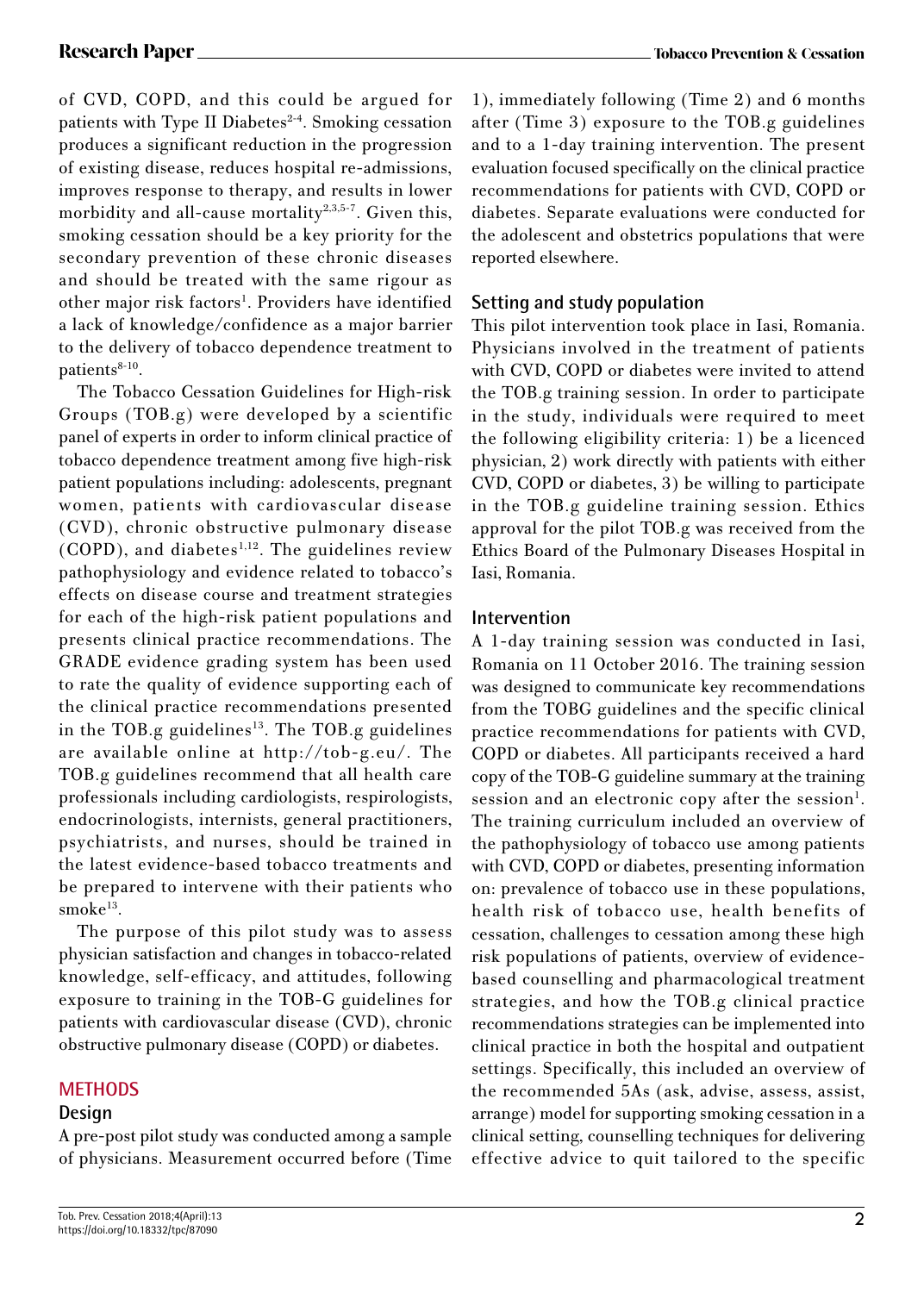patient populations, motivational interviewing techniques, counselling for individuals ready to quit, recommendations for pharmacotherapy, and follow-up in these patient populations. Case studies and role-play was used as part of the training. The training program was delivered by an international team of clinical experts and tobacco treatment specialist involved in co-authorship of the TOB-G guideline chapters.

#### **Procedures**

Specialists in pulmonary diseases, cardiology, internal medicine, psychiatry and general practitioners were invited to participate in the TOB.g training. All eligible participants provided a written informed consent. Consenting participants completed a provider survey immediately before (Time 1) the TOB.g training session that assessed: provider demographic characteristics, tobacco treatment knowledge, tobacco treatment selfefficacy, and current rates of tobacco treatment delivery. At the end of the training day (Time 2), participants completed a post-training survey to measure the immediate impact of the training session on outcomes of interest. Participants also completed the 6-month follow-up survey (Time 3) following the completion of the training program. The 6-month survey was sent by email or by post to participants. Two email reminders were sent, on the 7th and 14th day following the surveys' distribution, to anyone who had not responded and a phone call was made to anyone who had not responded to these reminders, before categorizing them as lost to follow-up.

A total of 60 physicians were invited to participate in the TOB.g pilot study and 50 participated in the training session (participation rate was 83.3%). The primary reasons for non-participation were a lack of interest (n=8) and annual leave (n=2). The followup rate was 94.4% and 92.0%, respectively, at posttraining assessment (Time 2) and 6-month follow-up (Time 3). The recruitment flow diagram is presented in Figure 1.

### **Measures**

Physician's knowledge was assessed using a 20-item knowledge assessment questionnaire. All knowledge questions were developed from information





contained in the 2017 TOB.g Tobacco Treatment Guidelines and presented as part of the training intervention<sup>1</sup>. The questions included general information on tobacco treatment and knowledge questions related to each of three high risk patient populations (CVD, COPD, Diabetes). A 6-item questionnaire was used to assess participant's selfefficacy (i.e. confidence) in the delivered tobacco treatment interventions using the question 'On a scale of 1 to 10, how would you describe your confidence in the following areas (1 - being not at all confident to 10 - being very confident)'. Selfefficacy has been shown to be highly correlated to rates of tobacco treatment delivery<sup>14,15</sup>. Participants' attitudes (10-items) related to recommendations and content communicated in the guideline training were assessed (i.e. role of health care professionals in tobacco treatment, recommendations regarding the integration of 5As into clinical routines, the efficacy and safety of pharmacotherapies). Responses were recorded using a 5-point Likert's scale with 1-strongly disagree to 5-strongly agree. The survey questions for self-efficacy and attitudes were based on an existing tool $16,17$  and built on the work of others<sup>18,19</sup>. Participants' satisfaction with the guideline training was assessed at the post-training assessment (Time 2) using only three questions: 'Overall to what extent did this workshop meet your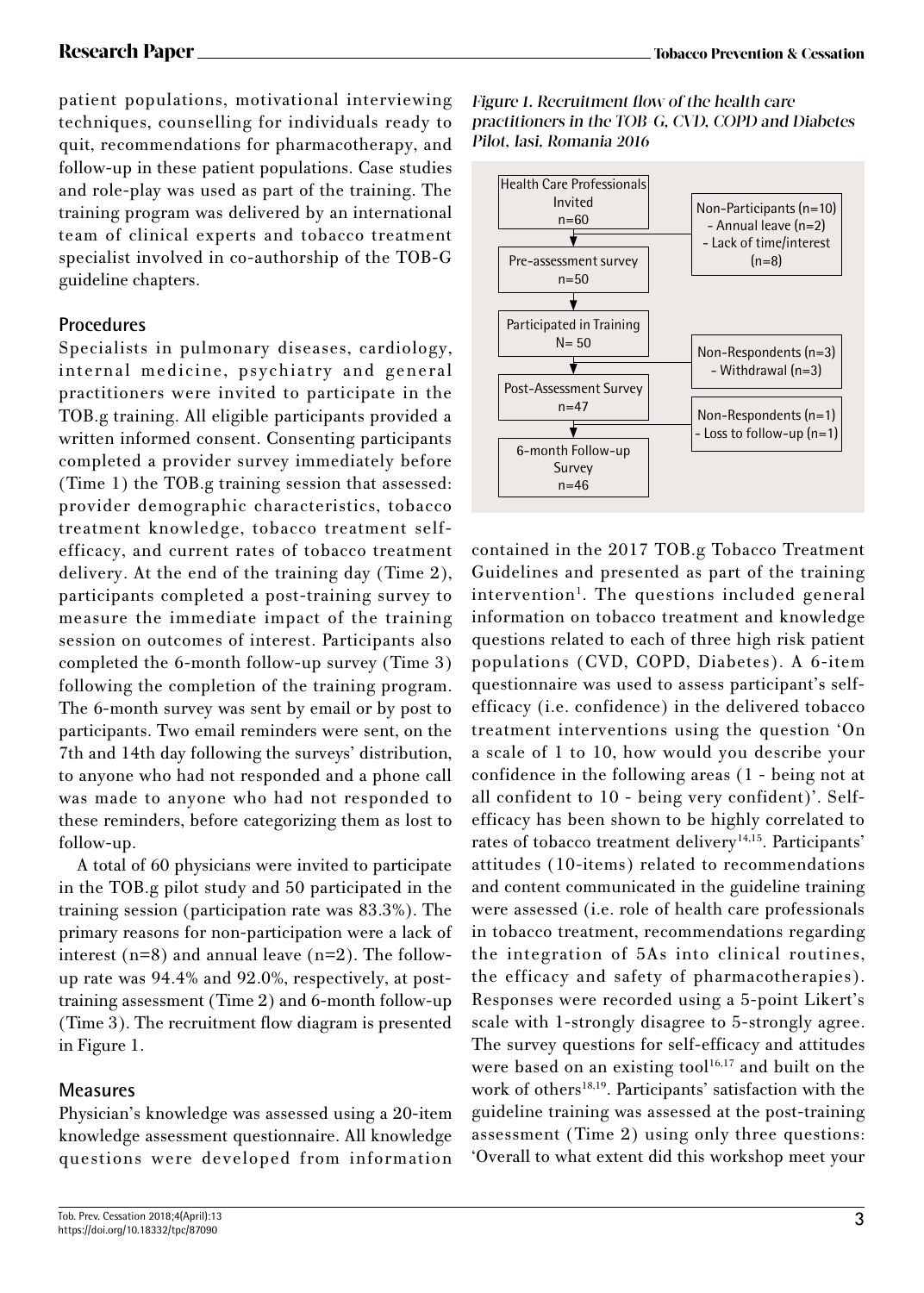expectations'; with response options being: 'did not meet my expectations', 'to some extent', 'to a great extent', 'exceeded my expectations'. Additionally, participants were also asked to identify what aspects of the guidelines, training program and areas that required improvement, using free text.

## **Statistical analysis**

Descriptive statistics were used to summarize participant characteristics. In order to evaluate the effectiveness of the TOBG guidelines on a participant's knowledge, responses were converted to dichotomous data (1=correct response, 0=incorrect response). Chi-squared analysis was performed to compare T1 vs T2, and T1 vs T3, for each knowledge question. For the analysis of continuous data for self-efficacy and intentions, paired sample t-tests were performed. Statistical significance was set at 0.05. Missing data were not replaced. Statistical analysis was performed with the use of Statistical Package for Social Sciences (SPSS) 24th edition (Canada). We examined using univariate analysis, and as appropriate regression analysis, the possible association between demographic characteristics of the sample and outcomes of interest. Qualitative data regarding measures of provider satisfaction were assessed using thematic analysis with information coded by two members of the research team and key themes extrapolated.

### **RESULTS**

#### **Participant's characteristics**

Table 1 depicts the sociodemographic characteristics of participants. The majority of participants were female (84.0%), under 50 years of age (80.0%) and worked in a hospital (80.0%) in an urban setting (90.0%). The professional training of the majority of participants was respirology (60.0%). Participants had an average of  $11.0$  ( $\pm$ 9.64) years of clinical practice experience and reported seeing an average of  $46.4$  ( $\pm 41.16$ ) patients per week in their clinical practice. The majority of participants (78.0%) had not previously participated in smoking cessation training. Among the physicians sampled, 66.0% had never smoked and 22.0% reported current tobacco use. The majority (62.5%) of participants identified that over of 40% of their patients were smokers.

Table 1. Descriptive characteristics of participants (n=50 ), Iasi Romania 2016

| <b>Variable</b>                                       | $\mathbf{m}$   | $\frac{0}{2}$ |  |
|-------------------------------------------------------|----------------|---------------|--|
| Gender                                                |                |               |  |
| Male                                                  | 8              | 16.0          |  |
| Female                                                | 42             | 84.0          |  |
| Age (Years)                                           |                |               |  |
| 29                                                    | 8              | 16.0          |  |
| $30 - 39$                                             | 17             | 34.0          |  |
| $40 - 49$                                             | 15             | 30.0          |  |
| $50 - 59$                                             | 9              | 18.0          |  |
| 60-69                                                 | 1              | 2.0           |  |
| Professional training                                 |                |               |  |
| Respirologist                                         | 30             | 60.0          |  |
| Cardiologist                                          | $\overline{2}$ | 4.0           |  |
| Internal Medicine                                     | 5              | 10.0          |  |
| <b>General Medicine</b>                               | 6              | 12.0          |  |
| Geriatrics                                            | $\overline{2}$ | 4.0           |  |
| Psychiatry                                            | 5              | 10.0          |  |
| <b>Practice setting</b>                               |                |               |  |
| Solo or group practice                                | 6              | 12.0          |  |
| Hospital                                              | 40             | 80.0          |  |
| <b>Primary Care</b>                                   | $\mathfrak{p}$ | 4.0           |  |
| Ambulatory                                            | $\overline{2}$ | 4.0           |  |
| Area of practice                                      |                |               |  |
| Urban                                                 | 45             | 90.0          |  |
| Rural                                                 | 5              | 10.0          |  |
| Average patients per week,<br>mean (SD)               | 45.8 (40.9)    |               |  |
| Years of practice, mean (SD)                          | 11.3(9.9)      |               |  |
| <b>Employment status</b>                              |                |               |  |
| Part-time                                             | 3              | 6.0           |  |
| Full-time                                             | 47             | 94.0          |  |
| Previous participation in a smoking cessation program |                |               |  |
| Yes                                                   | 11             | 22.0          |  |
| No                                                    | 39             | 78.0          |  |
| Personal experience with the tobacco use              |                |               |  |
| Current smoker                                        | 11             | 22.0          |  |
| Former smoker                                         | 6              | 12.0          |  |
| Non smoker                                            | 33             | 66.0          |  |

## **Provider knowledge**

Table 2 presents a summary of the percentage of participants who responded correctly to each of the knowledge questions assessed. At baseline, participants demonstrated high rates of knowledge for most of the areas assessed. However, low rates of knowledge were noted, at baseline, for questions related the use of pharmacotherapy, typical duration of cravings, the need for glucose monitoring among diabetic patients who quit smoking, risk reduction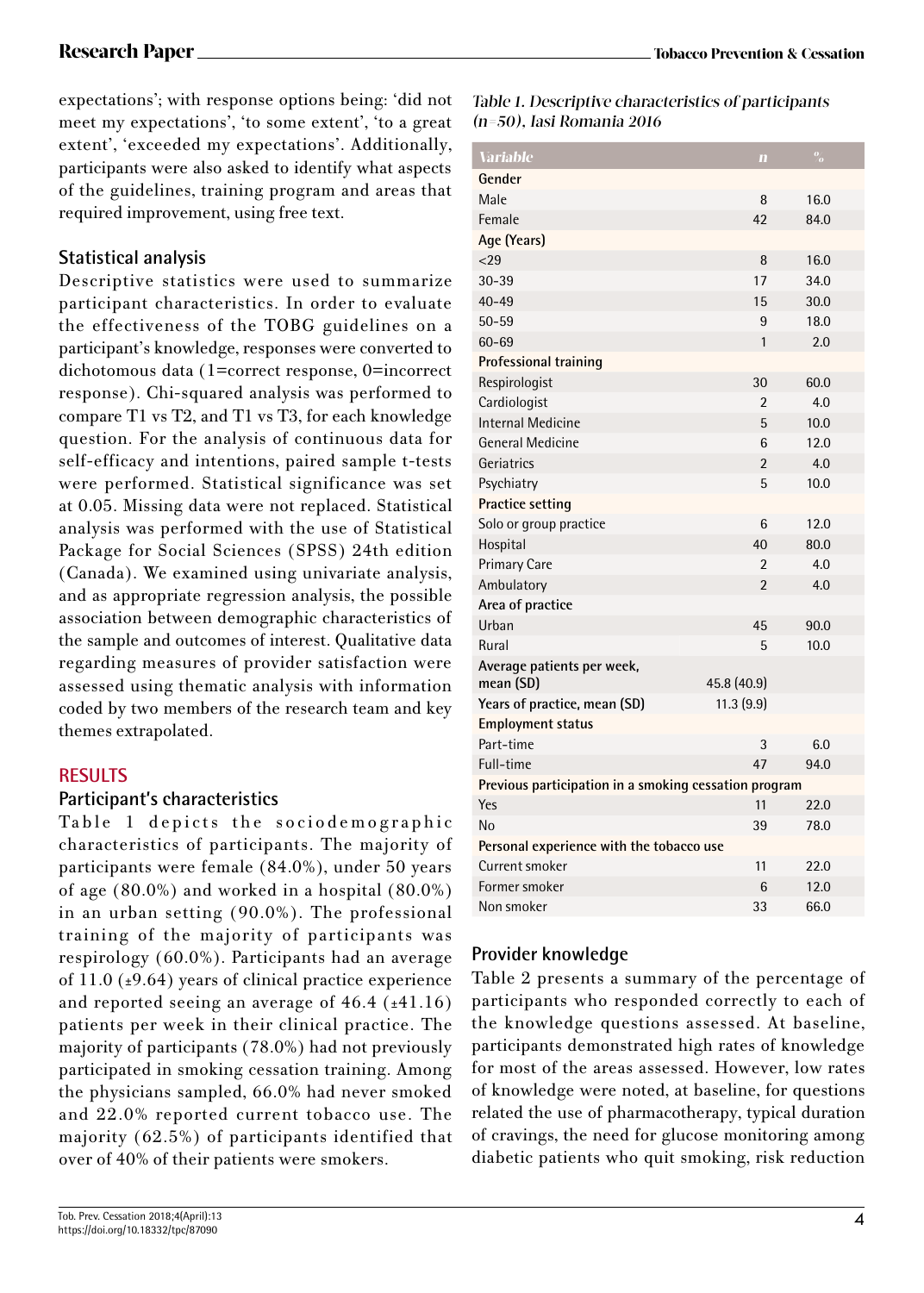#### Table 2. Percentage (%) of physicians who responded correctly to knowledge assessment before and after exposure to the TOB.g guidelines and training in Iasi, Romania, 2016

|                                                                                                                                                                                                                                                | Per cent (%) correct<br>response |             | p-value             |              |                    |
|------------------------------------------------------------------------------------------------------------------------------------------------------------------------------------------------------------------------------------------------|----------------------------------|-------------|---------------------|--------------|--------------------|
|                                                                                                                                                                                                                                                | <b>Pre</b>                       | <b>Post</b> | 6-month             | <b>T1 vs</b> | $T2$ <sub>VS</sub> |
| <b>Knowledge Question</b>                                                                                                                                                                                                                      | (T1)                             | (T2)        | $\overline{FU(T3)}$ | T2           | <b>T3</b>          |
| 1. Is it safe to continue to smoke while using NRTs?                                                                                                                                                                                           | 20.5                             | 73.3        | 87.0                | 0.031        | 0.000              |
| 2. Which are the most effective medications in terms of increase success rates?                                                                                                                                                                | 4.10                             | 37.0        | 34.8                | 0.000        | 0.000              |
| 3. How long does a craving typically last?                                                                                                                                                                                                     | 20.5                             | 87.0        | 76.1                | 0.000        | 0.000              |
| 4. What is the most common side effect of varenicline?                                                                                                                                                                                         | 34.0                             | 82.6        | 71.7                | 0.000        | 0.000              |
| 5. Nicotine replacement therapies are contraindicated for people with CVD                                                                                                                                                                      | 67.3                             | 100.0       | 91.3                | 0.000        | 0.027              |
| 6. Nicotine is as addictive as other drugs such as heroin or cocaine                                                                                                                                                                           | 85.4                             | 97.8        | 93.5                | 0.125        | 0.210              |
| 7. The most effective treatment for reducing the rate of COPD progression among patients<br>who smoke is                                                                                                                                       | 74.5                             | 80.4        | 91.3                | 0.453        | 0.018              |
| 8. Respiratory symptoms ameliorate after  after quitting smoking                                                                                                                                                                               | 32.7                             | 63.0        | 58.7                | 0.017        | 0.013              |
| 9. Which of the following therapies is the most effective for smoking cessation in COPD<br>smokers?                                                                                                                                            | 71.4                             | 65.2        | 91.3                | 0.664        | 0.006              |
| 10. Smokers with COPD find it more difficult to stop using tobacco, due to, except one:                                                                                                                                                        | 65.3                             | 65.2        | 80.4                | 1.000        | 0.109              |
| 11. Which of the following secondary prevention measures results in the greatest reduction<br>of mortality in patients with coronary heart disease:                                                                                            | 70.8                             | 82.6        | 91.3                | 0.289        | 0.010              |
| 12. The increase in the risk of morbidity and mortality caused by coronary heart disease for<br>persons exposed to second hand smoking is:                                                                                                     | 57.1                             | 82.2        | 80.4                | 0.021        | 0.002              |
| 13. Smoking cessation provided by primary care physicians for patients with cardiovascular<br>disease is                                                                                                                                       | 93.9                             | 97.8        | 100.0               | 0.625        | 0.083              |
| 14. Smoking cessation after myocardial infarction reduces cardiovascular mortality by:                                                                                                                                                         | 30.6                             | 54.3        | 84.8                | 0.021        | 0.000              |
| 15. A behavioral intervention in patients hospitalized with cardiovascular disease is<br>indicated:                                                                                                                                            | 98.0                             | 100.0       | 100.0               | 1.000        | 0.323              |
| 16. The excess risk of cardiovascular disease in elderly smokers is                                                                                                                                                                            | 92.0                             | 100.0       | 100.0               | 0.125        | 0.083              |
| 17. Smoking among diabetic patients amplifies the risk of                                                                                                                                                                                      | 54.0                             | 91.3        | 66.7                | < 0.001      | 0.229              |
| 18. Due to possible deterioration in glycemic control in the first  after quitting,<br>clinicians should closely monitor glycaemia and adjust anti-diabetic medications to<br>maintain effective glycemic control following smoking cessation. | 8.2                              | 58.7        | 63.0                | < 0.001      | 0.000              |
| 19. Which of the following therapies is the most efficient for smoking cessation in Diabetic<br>smokers:                                                                                                                                       | 93.6                             | 91.3        | 95.7                | 1.000        | 0.660              |
| 20. Due to the increased risk of  bupropion is not recommended for use among DM<br>patients using hypo-glycemic agents or insulin                                                                                                              | 36.2                             | 54.8        | 65.2                | 0.012        | 0.006              |

Proportions represent the % of providers who responded correctly to the knowledge question at each time point. p-values were calculated using chi-squared statistics \*Only those practitioners with data at both the pre- and post assessment were included in analysis.

for CVD patients and respiratory symptom reduction following smoking cessation. Significant increases in knowledge were documented for 19/27 knowledge questions; these differences were statistically significant for 14 knowledge questions. For questions for which baseline knowledge was poor, very large jumps in the proportion of respondents who answered correctly were observed at postassessment. In the case of four of the knowledge questions, respondents were correct more than 90% of the time at baseline and no further significant increases were documented.

## **Self-efficacy**

There was a significant increase in confidence among participants following the TOB.g training in all six areas assessed immediately following the training and changes observed remained significant at the 6-month follow-up (Table 3). At baseline, the lowest rates of self-efficacy across the six domains assessed was documented for confidence in prescribing a quit smoking medication. While a significant increase in this self-efficacy domain was seen following exposure to the TOB.g training, confidence in prescribing a quit smoking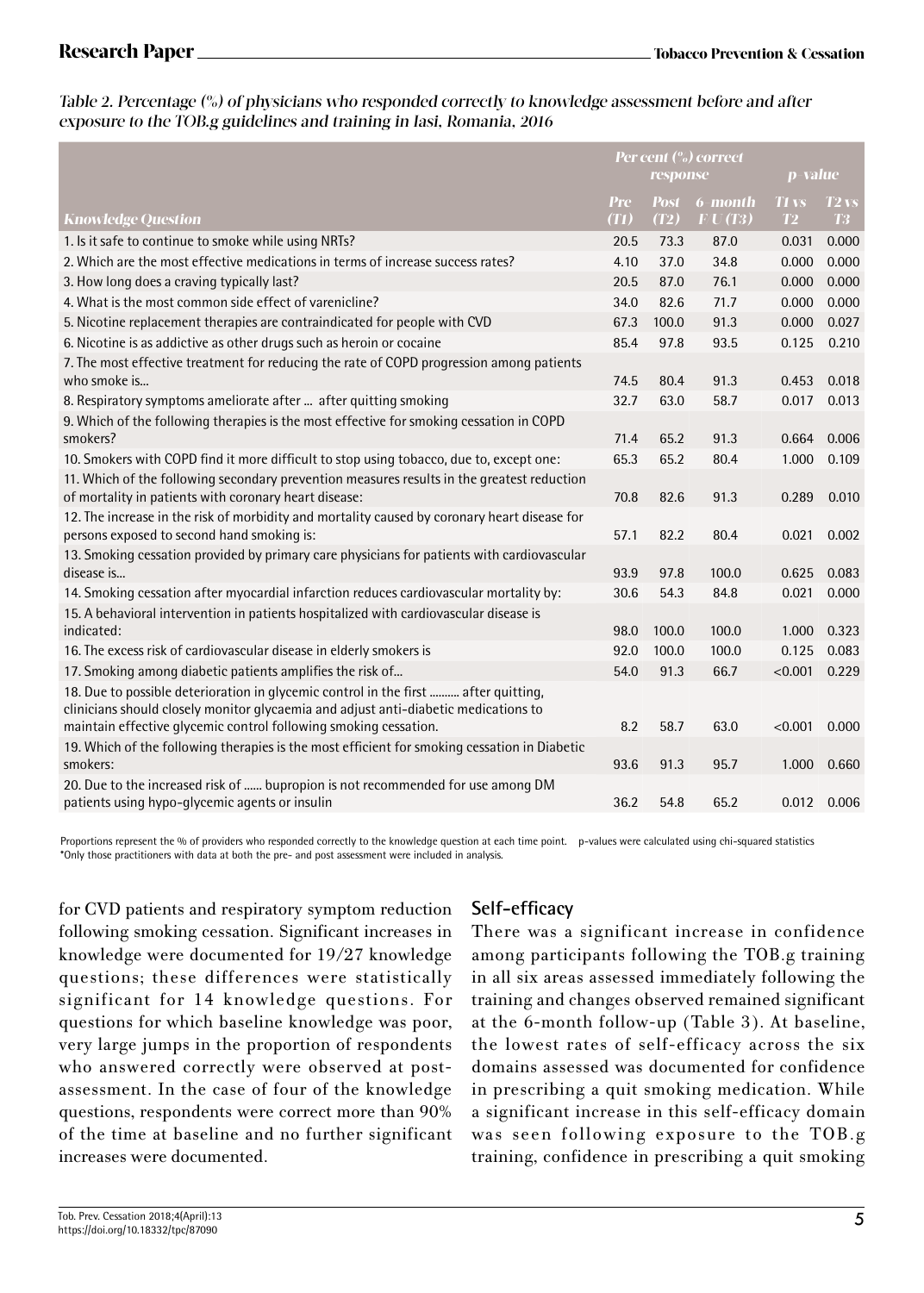Table 3. Participants self-efficacy and attitudes related to evidence-based tobacco treatment delivery before and after the TOB.g training program, Iasi Romania 2016

|                                                                                                   | <b>Mean Score</b>  |                     | p-value            |                          |       |
|---------------------------------------------------------------------------------------------------|--------------------|---------------------|--------------------|--------------------------|-------|
| <b>Variable</b>                                                                                   | <b>Pre</b><br>(T1) | <b>Post</b><br>(T2) | 6-month<br>F/U(T3) | <b>TI vs T2 TI vs T3</b> |       |
|                                                                                                   |                    |                     |                    |                          |       |
| Self-Efficacy <sup>a</sup>                                                                        |                    |                     |                    |                          |       |
| Advising patients to quit smoking                                                                 | 8.19               | 9.49                | 8.87               | 0.000                    | 0.002 |
| Providing brief smoking counseling (<3 minutes)                                                   | 7.42               | 9.17                | 8.48               | 0.002                    | 0.002 |
| Providing counseling to patients not motivated to quit                                            | 6.65               | 8.73                | 8.61               | 0.000                    | 0.000 |
| Prescribing quit smoking medication                                                               | 4.23               | 6.16                | 6.20               | 0.000                    | 0.002 |
| Providing smoking cessation counselling ready to quit                                             | 6.76               | 8.80                | 7.76               | 0.000                    | 0.000 |
| Arranging timely follow-up for patients planning to quit smoking                                  | 5.77               | 8.83                | 7.83               | 0.000                    | 0.000 |
| <b>Attitudes</b> <sup>b</sup>                                                                     |                    |                     |                    |                          |       |
| Helping my patients quit smoking is an important part of my role as a clinician $(+)$             | 4.84               | 4.93                | 4.75               | 0.290                    | 0.302 |
| Clinicians should advise patients to quit smoking even if it's not the reason for the visit $(+)$ | 4.80               | 4.89                | 4.89               | 0.323                    | 0.323 |
| Counselling by a clinician helps motivate smokers to quit $(+)$                                   | 4.42               | 4.84                | 4.53               | 0.000                    | 0.511 |
| Clinicians should make appointments specifically to help patients quit $(+)$                      | 4.39               | 4.75                | 4.56               | 0.006                    | 0.173 |
| Smoking is a personal decision which does not concern the clinician (-)                           | 1.89               | 2.04                | 2.04               | 0.564                    | 0.564 |
| For many tobacco users smoking is an addiction $(+)$                                              | 4.61               | 4.20                | 4.64               | 0.439                    | 0.643 |
| A patient's willpower alone is what will determine their success with quitting (-)                | 3.26               | 3.21                | 3.37               | 0.844                    | 0.331 |
| First line smoking cessation pharmacotherapies work well in helping patients quit (+)             | 3.86               | 4.16                | 4.02               | 0.000                    | 0.578 |
| First line pharmacotherapies for smoking cessation are not safe and have side effects that        |                    |                     |                    |                          |       |
| out weight their benefits (-)                                                                     | 2.49               | 1.76                | 2.25               | 0.000                    | 0.556 |
| I have the required skills to help my patients quit smoking $(+)$                                 | 3.30               | 4.23                | 3.91               | 0.000                    | 0.003 |

a Responses reported on a scale of 1 to 10; 1-not at all confident to 10-extremely confident. b Responses were recorded using a 5-point Likert's scale; 1-strongly disagree to 5-strongly agree. + = reflects a positive attitude and higher scores reflect desired direction of change. - = reflect a negative attitude and lower scores reflect the desired direction of change. p-values were calculated using paired t-tests. \*Only those practitioners with data at both the pre and post assessment were included in analysis.

medication remained lower than for other aspects of tobacco treatment delivery assessed (mean selfefficacy score: 4.23 at time 1, 6.16 at time 2; 6.20 at time 3; p<0.00). For all other aspects of tobacco treatment, the average self-efficacy score post training was greater than 8 out of 10 immediately following the training. At the 6-month assessment the average self-efficacy scores decreased slightly but remained significantly increased when compared to baseline.

#### **Provider attitudes**

Exposure to the training program was associated with significant increases in 5 of the 10 tobaccorelated attitudes assessed at the post-training assessment, however these were no longer significant at the 6-month follow-up (Table 3). A significant proportion of clinicians at baseline reported very positive attitudes and further statistically significant increases were not possible. A significant proportion of participants reported concerns about the safety of quit-smoking medications at baseline, and while there was a significant decrease post training in this negative attitude, no change was documented at the 6-month follow-up, suggesting a portion of participants had on-going concerns about the safety of these medications despite evidence regarding their safety contained in the TOB.g guidelines. There was also the belief, documented at baseline, that patient willpower alone would determine their success with quitting, which was not found to change post training. There were no significant differences documented for measures of knowledge, self-efficacy or attitudes based on participant's demographic characteristics. The only exception being the knowledge question regarding safety of nicotine replacement therapy (NRT) for patients with CVD, for which participants who smoke were more likely to respond incorrectly compared to non smokers at baseline (p=0.044).

### **Satisfaction with TOB.g training**

Almost half of participants (47.7%) stated that the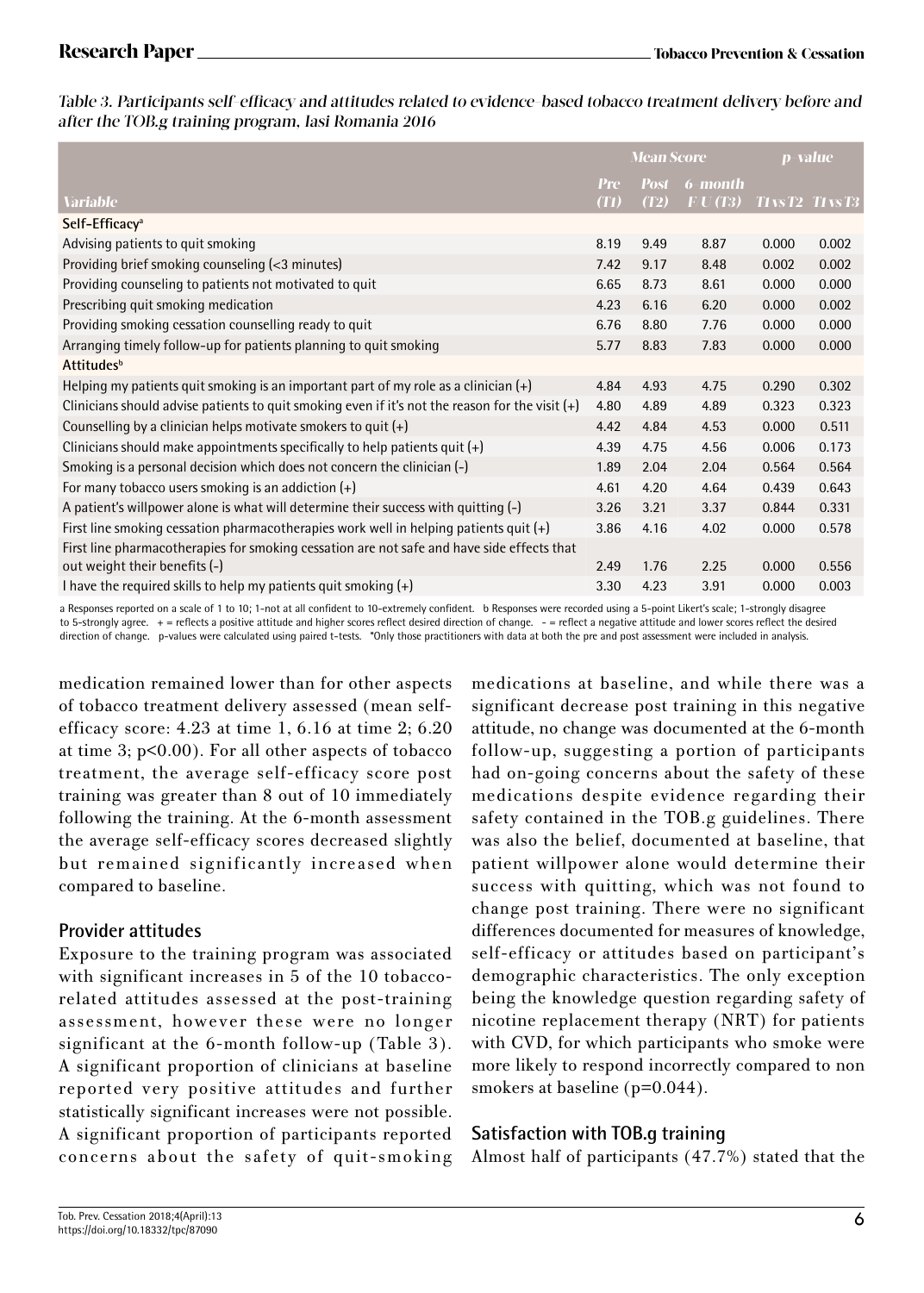TOB.g training received exceeded their expectations and 52.3% reported that the workshop met their expectations to a great extent. Participants identified training content related to motivational interviewing, counselling skills and the practical cases were most useful to their own practice. Ten per cent of participants indicated that they found it difficult to absorb all of the information presented in one day and suggested expanding the training to two days. Other recommendations received to improve the TOB.g training sessions were to include more sessions and presentations with role-play scenarios and examples and the inclusion of additional case studies that were specific to the high-risk patient groups. There were no significant differences in satisfaction with the training: between male and female participants, urban vs rural setting, professional background, or personal smoking status.

#### **DISCUSSION**

Clinical practice guidelines have an important role to play in influencing professional practice and in guiding the clinical treatment. This pilot study of a training program, based on the 2017 TOB.g guidelines, documented significant improvements in physician's tobacco treatment knowledge, selfefficacy and attitudes immediately following the training. Effects observed for physician self-efficacy immediately following the training intervention were maintained at the 6-month follow-up. Changes in physician attitudes were, however, not as distinct, which for the majority of attitudes assessed this can be explained by a ceiling effect due to very positive baseline response. For those attitudes for which significant effects were documented post training, differences observed were no longer significant at the 6-month follow-up, in particular those attitudes related to medication safety and patient willpower. There are several possible reasons for this, including the intervention did not adequately address these attitudes or that other sources of information are responsible for these attitudes including a clinician's own experiences.

Importantly, relative to other areas of tobacco treatment delivery, participants reported low confidence regarding prescribing evidence-based pharmacotherapy at baseline, and while confidence following the TOB-G training was significantly improved it remained lower than in other areas assessed. Our data examining physician attitudes suggest that concerns about the safety of these medications in high-risk populations also exist, and may be influencing participant's self-efficacy. Given that these medications have very strong randomized controlled trial (RCT) evidence supporting their effectiveness in increasing rates of tobacco treatment and that their safety has been established in high risk groups, it would be important for additional practice and research initiatives to examine methods for increasing physician confidence in the use of these medications in both the general population of tobacco users and in particular among patients with diabetes, COPD or cardiovascular disease<sup>20</sup>. Consideration should also be given to the amount of content covered in a 1-day training session and to alternate methods of delivering information to increase provider retention and satisfaction, as indicated in other  $studies<sup>21</sup>$ .

While clinical practice guidelines, from international authorities for the management of CVD, COPD or diabetes, identify smoking cessation as an important clinical target, they do not necessarily provide sufficient depth to guide clinical practice in this high-risk group of patients $22-24$ . The exception being the 2016 European Guidelines on Cardiovascular Disease Prevention in Clinical Practice, which offer more specific guidance on treating tobacco use in clinical practice<sup>25</sup>. The TOB.g guidelines, as such, is a complementary clinical practice guidance document for specialists working with patients with CVD, COPD or diabetes. Other groups have reported the value of provider tobacco treatment training in influencing practice behaviors, and have also found significant increases in outcomes of interest<sup>26-29</sup>. Specifically, a review by the Cochrane Collaboration on training health care professionals in smoking cessation found that training increased the likelihood that providers would perform tasks of smoking cessation than untrained controls, including: asking patients to set a quit date, make follow-up appointments, counselling of smokers, provision of self-help material and prescription of a quit date. There was a documented effect on patient point prevalence abstinence  $(OR=1.36, 95\% \text{ CI: } 1.20-1.55, \text{ p} = 0.004)^{27}$ . A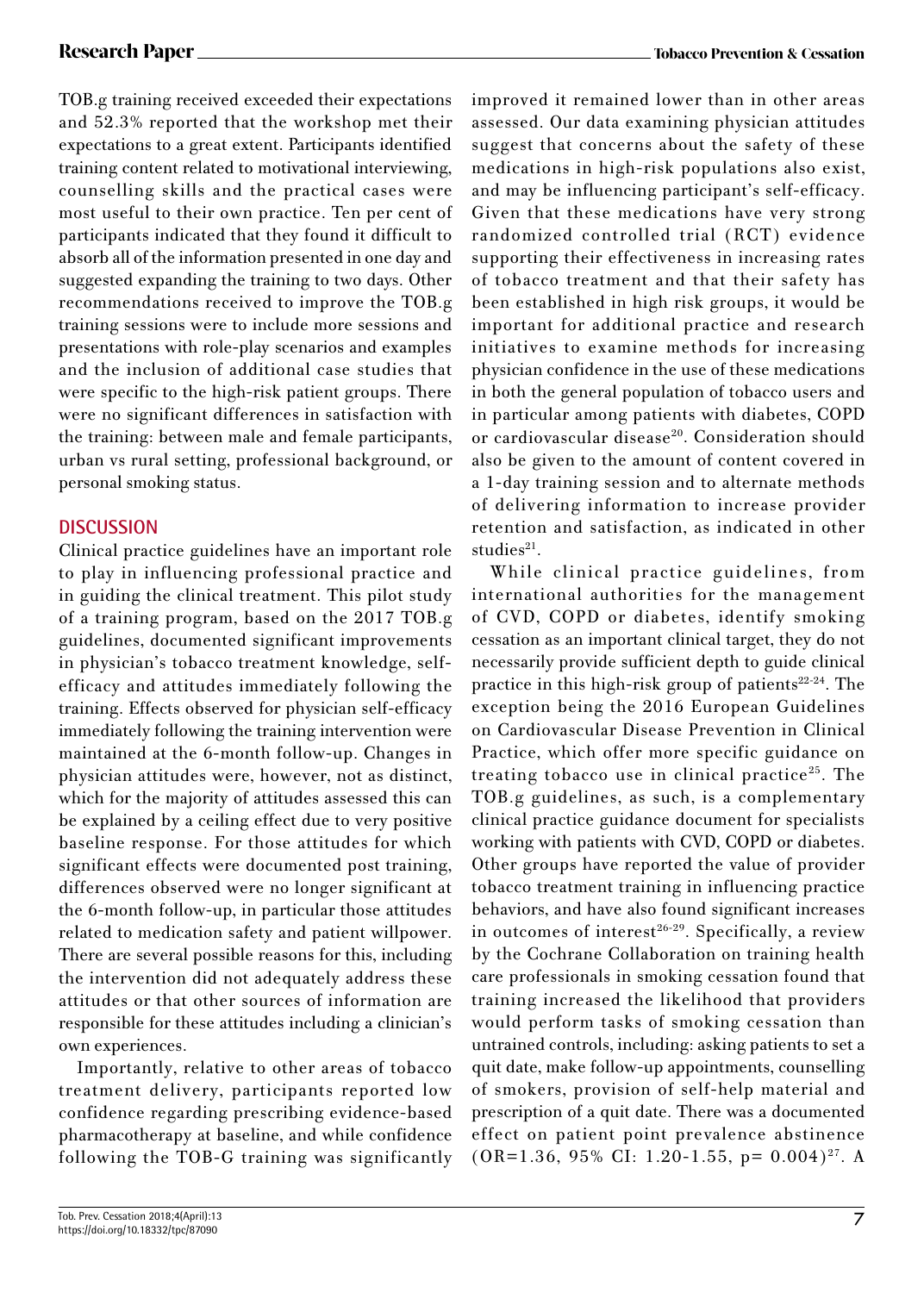systematic review by Mostofian reported that active forms of medical education were more effective for guideline implementation in clinical practice than passive approaches and when key opinion leaders are involved in the delivery of training<sup>26</sup>. These evidence-based training techniques were incorporated into the TOB.g training. Our study adds data to the important role of training health care professionals in clinical practice guidelines related to tobacco dependence treatment. It would be important to note that a review by Papadakis et al., which examined smoking cessation interventions in the primary care setting, reported training alone had a significant effect on both provider behaviors and patient cessation, and importantly that when training was combined with other patient and provider level interventions there was an increased effect size on these outcomes<sup>28</sup>. Low cost interventions, such as the development of guidelines and training, could be further enhanced if combined with additional supports such as electronic medical record prompts, adjunct counselling, and access to low cost quit smoking medications.

Our study is important for several reasons. First, patients with CVD, COPD or diabetes who smoke are priority populations for tobacco treatment<sup> $1,30$ </sup>, despite this, low rates of intervention are reported in health care settings. Second, the majority of health care providers, including specialists working with highrisk populations, have not been trained in evidencebased tobacco treatment guidelines.

This study also has its limitations, as it was a pilot study involving one European country and a sample of fifty physicians, so replication of the study findings would be important. The lack of the control condition may also be considered a study limitation. The majority of participants were female and trained in respirology and as such may not be representative of the broader professional community. Sample size limitations meant detecting significant predictors of outcomes to be unlikely, and this may be an important question for future research. Our study used an existing tool to examine provider self-efficacy and knowledge, but it is possible that not all important aspects of these two intermediaries to clinical practice behaviors have been assessed. Additionally, all data collected were self-reported and subject to responder bias.

## **CONCLUSIONS**

Our study found exposure to the TOB.g guidelines for High Risk Patients with CVD, COPD or diabetes was associated with increased physician knowledge of and confidence in the delivery of tobacco treatment in these priority populations. We know that both self-efficacy and attitudes are important predictors of future clinician behaviour<sup>15,16,18,19,31</sup>. The TOB.g guidelines and training represent two low-cost interventions, which have the potential to be widely disseminated.

### **REFERENCES**

- 1. Behrakis P, Vardavas C, Papadakis S. (Eds.). Tobacco Cessation Guidelines for High Risk Groups. Athens: Hellenic Center for Disease Control and Prevention (KEELPNO); 2017.
- 2. USDHHS. The Health Consequences of Smoking—50 Years of Progress: A report of the Surgeon General. U.S. Department of Health and Human Services, 2015. http://www.surgeongeneral.gov/library/reports/50 years-of-progress. Accessed December, 2017
- 3. Global Strategy for the Diagnosis, Management and Prevention of COPD. Global Initiative for Chronic Obstructive Lung Disease (GOLD), 2010. www. goldcopd.org Accessed December, 2017
- 4. Pan A, Wang Y, Talaei M, Hu FB. Relation of Smoking With Total Mortality and Cardiovascular Events Among Patients With Diabetes Mellitus A Meta-Analysis and Systematic Review. Circulation. 2015 Nov 10;132(19):1795-804. doi: 10.1161/CIRCULATIONAHA.115.017926
- 5. Tonstad S, J. AJ. Cardiovascular risks associated with smoking: a review for clinicians. Eur J Cardiovasc Prev Rehabil. 2006;13(4):507-14. doi: 10.1097/01.hjr.0000214609.06738.62
- 6. Mohiuddin SM1, Mooss AN, Hunter CB, Grollmes TL, Cloutier DA, Hilleman DE. Intensive smoking cessation intervention reduces mortality in high-risk smokers with cardiovascular disease. Chest. 2007;131(2):446-52. doi:10.1378/chest.06-1587
- 7. Critchley JA, Capewell S. Mortality risk reduction associated with smoking cessation in patients with coronary heart disease: a systematic review. JAMA. 2003;290(1):86-97. doi: 10.1001/jama.290.1.86
- 8. Vogt F, Hall S, Marteau TM. General practitioners' and family physicians' negative beliefs and attitudes towards discussing smoking cessation with patients: a systematic review. Addiction. 2005;100(10):1423-31. doi: 10.1111/j.1360-0443.2005.01221.x
- 9. Eldein HN, Mansour NM, Mohamed SF. Knowledge, Attitude and Practice of Family Physicians Regarding Smoking Cessation Counseling in Family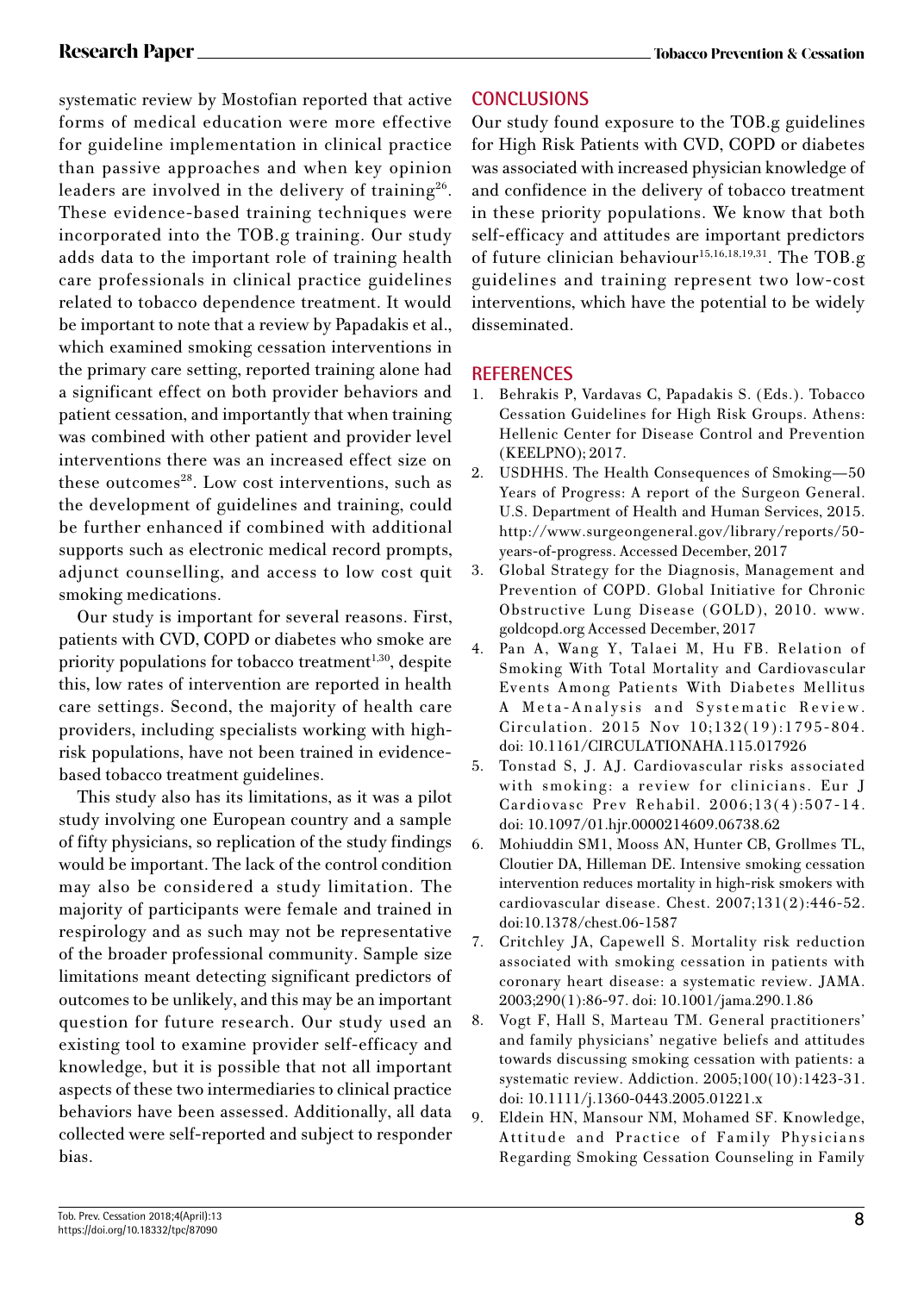Practice Centers, Suez Canal University, Egypt. J Family Med Prim Care. 2013;2(2):159-163. doi: 10.4103/2249-4863.117411

- 10. Jiménez-Ruiz CA, Andreas S, Lewis KE, et al. Statement on smoking cessation in COPD and other pulmonary diseases and in smokers with comorbidities who find it difficult to quit. Eur Respir J. 2015 ;46(1):61-79. doi: 10.1183/09031936.00092614
- 11. McIvor A, Kayser J, Assaad JM, Brosky G, Demarest P, Desmarais P, et al. Best practices for smoking cessation interventions in primary care. Can Respir J. 2009 Jul-Aug;16(4):129-34. doi: 10.1155/2009/412385
- 12. Behrakis P. TOB-G: Tobacco Cessation Guidelines for High Risk Populations. Tob. Prev. Cessation 2016;2(April Supplement):39. doi: 10.18332/tpc/62428
- 13. Guyatt G, Oxman A, Vist GE, et al. GRADE: an emerging consensus on rating quality of evidence and strength of recommendations. BMJ. 2008;336(7650):924–926. doi: 10.1136/bmj.39489.470347.AD
- 14. O'Loughlin J, Makni H, Tremblay M, et al. 2001. Smoking cessation counseling practices of general practitioners in Montreal. Prev Med. 2001;33(6):627-38. doi:10.1006/pmed.2001.0937
- 15. Schnoll RA, Rukstalis M, Wileyto EP, and AE Shields. Smoking cessation treatment by primary care physicians: An update and call for training. Am J Prev Med 2006;31(3):233-239.
- 16. Papadakis S, Pipe AL, Reid RD, Tulloch H, Mullen K, Assi R, Cole A, Wells G. Effectiveness of performance coaching for enhancing rates of smoking cessation treatment delivery by primary care providers: Study protocol for a cluster randomized controlled trial. Contemp Clin Trials. 2015;45(Pt B):184-190. doi: 10.1016/j.cct.2015.08.013
- 17. Girvalaki C, Papadakis S, Vardavas C, Pipe A, and C Lionis. Tobacco treatment TrAining Network in Crete (TiTAN-Crete): protocol for a controlled beforeafter study. Tob. Prev. Cessation 2016;2(June):67 doi: 10.18332/tpc/63823
- 18. Delucchi KL, Tajima B, Guydish J. Development of the smoking knowledge, attitudes, and practices (S-KAP) instrument. J Drug Issues. 2009;39(2):347-364. doi: 10.1177/002204260903900207
- 19. Ampt AJ, Amoroso C, Harris MF, et al. Attitudes, norms and controls influencing lifestyle risk factor management in general practice. BMC Family Practice 2009;10:59. doi: 10.1186/1471-2296-10-59
- 20. Benson F, Nierkens V, Stronks K, Willemsen M. Effects of different types of smoking cessation behavioral therapy in disadvantaged areas in the Netherlands: an observational study. Tob. Prev. Cessation 2016;2:14 doi:10.18332/tpc/61616
- 21. Martínez C, Castellano Y, Andrés A, Fu M, Antón L, Ballbè M, Fernández P, Cabrera S, Riccobene A, Gavilan E, Feliu A, Baena A, Margalef M, Fernández

E. Factors associated with implementation of the 5A's smoking cessation model. Tob Induc Dis. 2017:15:41. doi: 10.1186/s12971-017-0146-7.

- 22. Qaseem A, Wilt T, Weinberger SE, et al. Diagnosis and Management of Stable Chronic Obstructive Pulmonary Disease: A Clinical Practice Guideline Update from the American College of Physicians, American College of Chest Physicians, American Thoracic Society, and European Respiratory Society. Annals of Internal Medicine 2011;155(3):179-191. doi: 10.7326/0003-4819-155-3-201108020-00008
- 23. American Diabetes Association. Standards of medical care in diabetes—2017. Diabetes Care 2017; 40(1): S132-S135. doi: 10.2337/dc17-in01
- 24. Rydén L, Grant PJ, Anker SD, Berne C, Cosentino F, Danchin N, and M Marre. ESC guidelines on diabetes, pre-diabetes, and cardiovascular diseases developed in collaboration with the EASD-summary. Diabetes & Vascular Disease Research. 2014:11(3); 133-73. doi: 10.1177/1479164114525548
- 25. Piepoli MF, Hoes AW, Agewall S. Albus C, Brotons C, Catapano AL, and Graham, I. 2016 European Guidelines on cardiovascular disease prevention in clinical practice: The Sixth Joint Task Force of the European Society of Cardiology and Other Societies on Cardiovascular Disease Prevention in Clinical Practice (constituted by representatives of 10 societies and by invited experts) Developed with the special contribution of the European Association for Cardiovascular Prevention & Rehabilitation (EACPR). European Heart Journal. 2016;37(29): 2315- 2381. doi: 10.1093/eurheartj/ehw106
- 26. Mostofian F, Ruban C, Simunovic N, Bhandari M.Changing physician behavior: what works? Am J Manag Care. 2015;21(1):75-84.
- 27. Carson KV, Verbiest ME, Crone MR, et al. Training health professionals in smoking cessation. Cochrane Database Syst Rev. 2012. CD000214. doi: 10.1002/14651858.CD000214.pub2
- 28. Papadakis S, McDonald P, Reid RD, Pipe A, Mullen K, and K Skulsky. Strategies to improve the delivery of smoking cessation treatments in primary care: A systematic review and meta-analysis. Prev Med. 2010;51(3-4):199-213. doi: 10.1016/j.ypmed.2010.06.007
- 29. Purkabiri K, Steppacher V, Bernardy K, Karl N, Vedder V, Borgmann M, Rogausch A, Stammberger U, Bals R, Raupach T, Koellner V, Hamacher J. Outcome of a four-hour smoking cessation counselling workshop for medical students. Tob Induc Dis. 2016;14:37. doi: 10.1186/s12971-016-0103-x
- 30. Pascal OI, Trofor A, Lotrean M, Filipeanu D, Trofor L. Depression, anxiety and panic disorders in chronic obstructive pulmonary disease patients: correlations with tobacco use, disease severity and quality of life. Tob Induc Dis. 2017;15:23. doi: 10.1186/s12971-017-0128-9
- 31. Papadakis S, Gharib M, Hambleton J, Reid RD, Assi